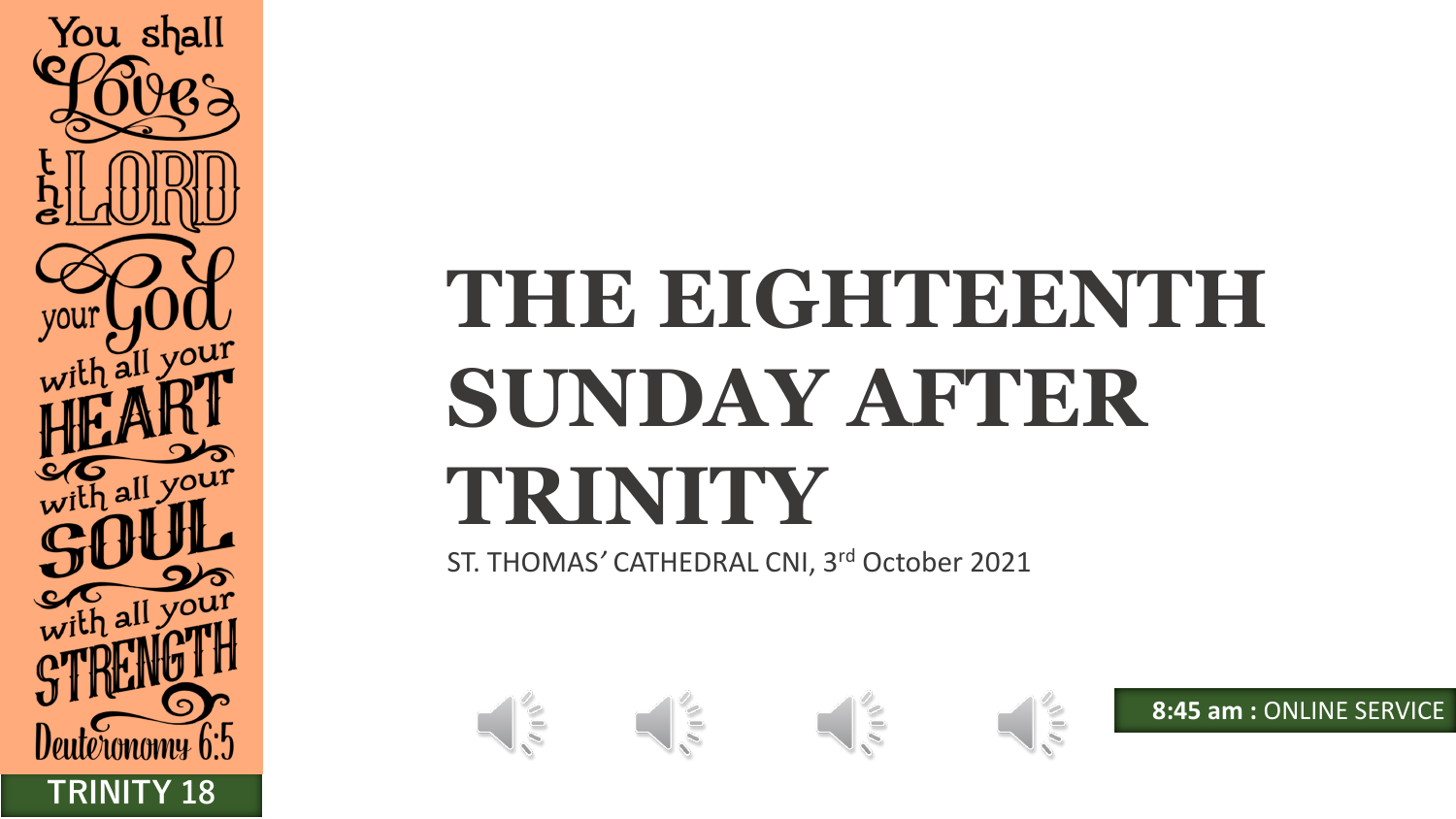You shall all your with all your with all your **TRINITY 18** Tune: 'Abridge' by I. Smith (d. c. 1809)

Be thou my guardian and my guide, and hear me when I call; let not my slippery footsteps slide, and hold me lest I fall.

The world, the flesh, and Satan dwell around the path I tread; O, save me from the snares of hell, Thou Quickener of the dead.

And if I tempted am to sin, and outward things are strong, do thou, O Lord, keep watch within, and save my soul from wrong.

Still let me ever watch and pray, and feel that I am frail; that if the tempter cross my way, yet he may not prevail.



*Words: I. Williams (1802 – 65)*

**HYMN**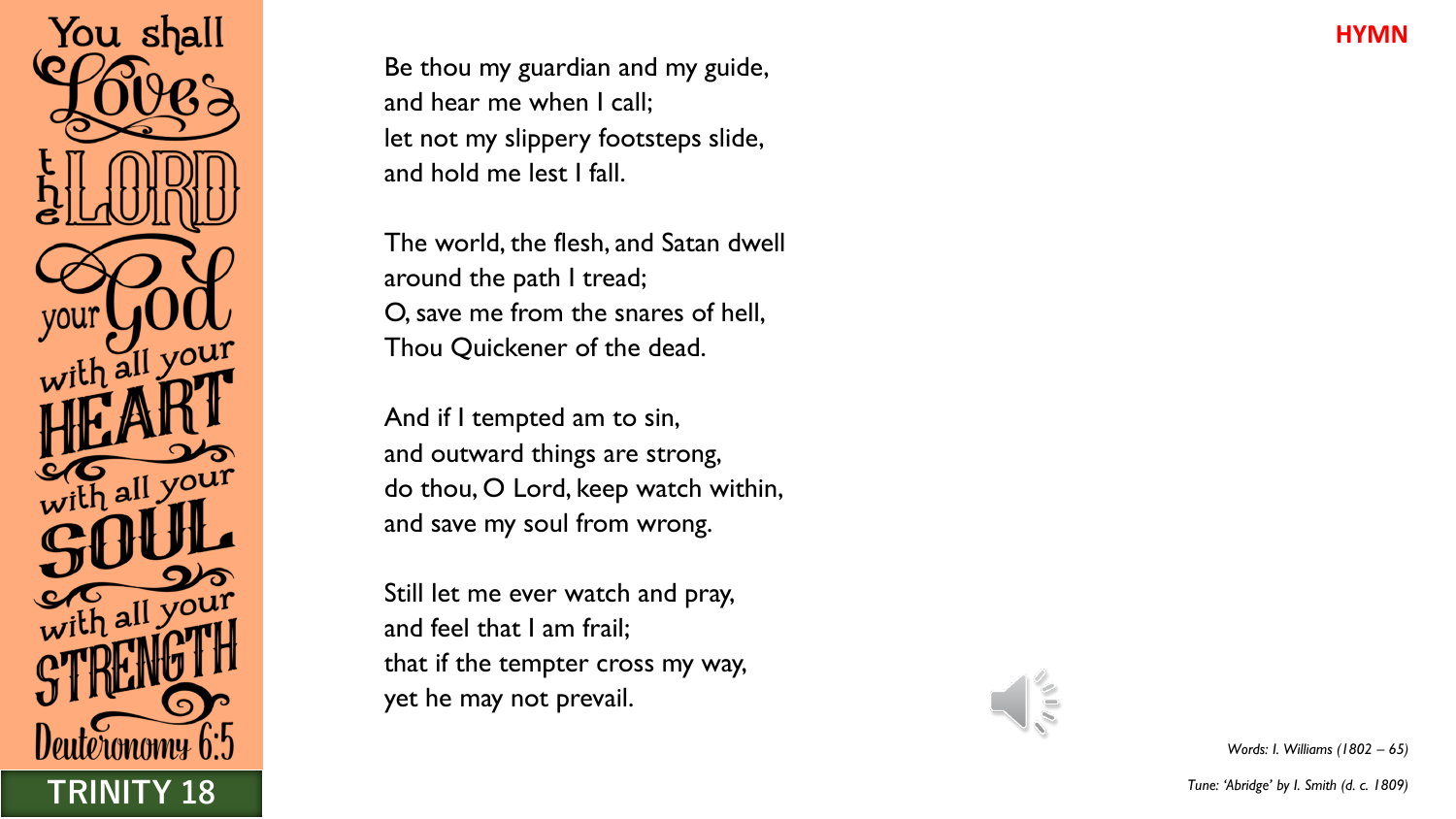

#### **Call to Worship**

Come, let us sing for joy to the Lord;

**People let us shout aloud to the Rock of our salvation.**

Presbyter Let us come before Him with thanksgiving;

**People and extol Him with music and song.**

#### **Collect for The Eighteenth Sunday After Trinity**

LORD, we beseech thee, grant thy people grace to withstand the temptations of the world, the flesh, and the devil, and with pure hearts and minds to follow thee the only God; through Jesus Christ our Lord. Amen.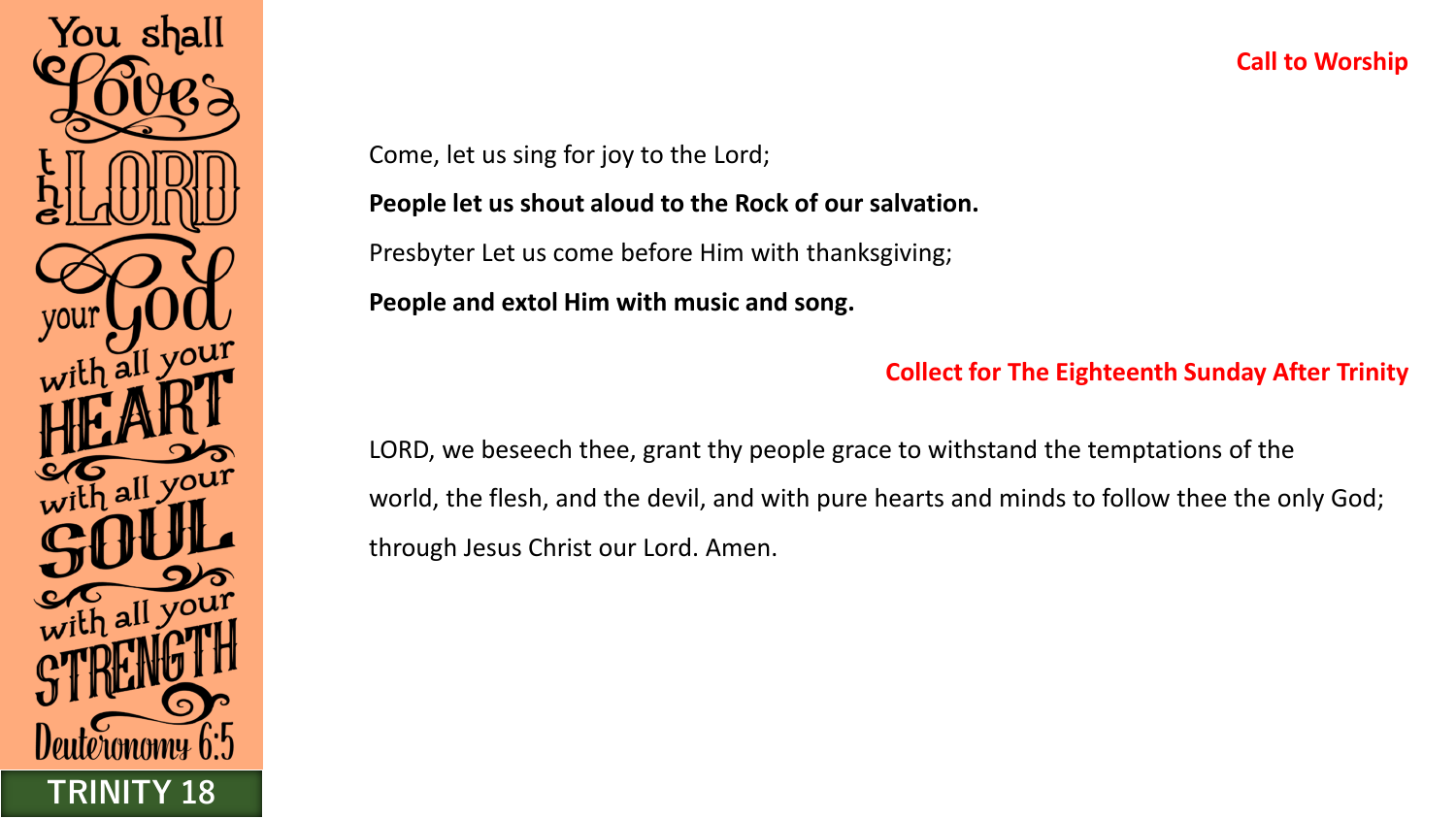

#### **Ministry of the Word**

#### **Old Testament : Deuteronomy 6 : 4 - 9**

<sup>4</sup> "Hear, O Israel: The LORD our God, the LORD *is* one! <sup>5</sup> You shall love the LORD your God with all your heart, with all your soul, and with all your strength. <sup>6</sup> "And these words which I command you today shall be in your heart. <sup>7</sup> You shall teach them diligently to your children, and shall talk of them when you sit in your house, when you walk by the way, when you lie down, and when you rise up. <sup>8</sup> You shall bind them as a sign on your hand, and they shall be as frontlets between your eyes. <sup>9</sup> You shall write them on the doorposts of your house and on your gates.

> The Word of the Lord **Thanks be to God**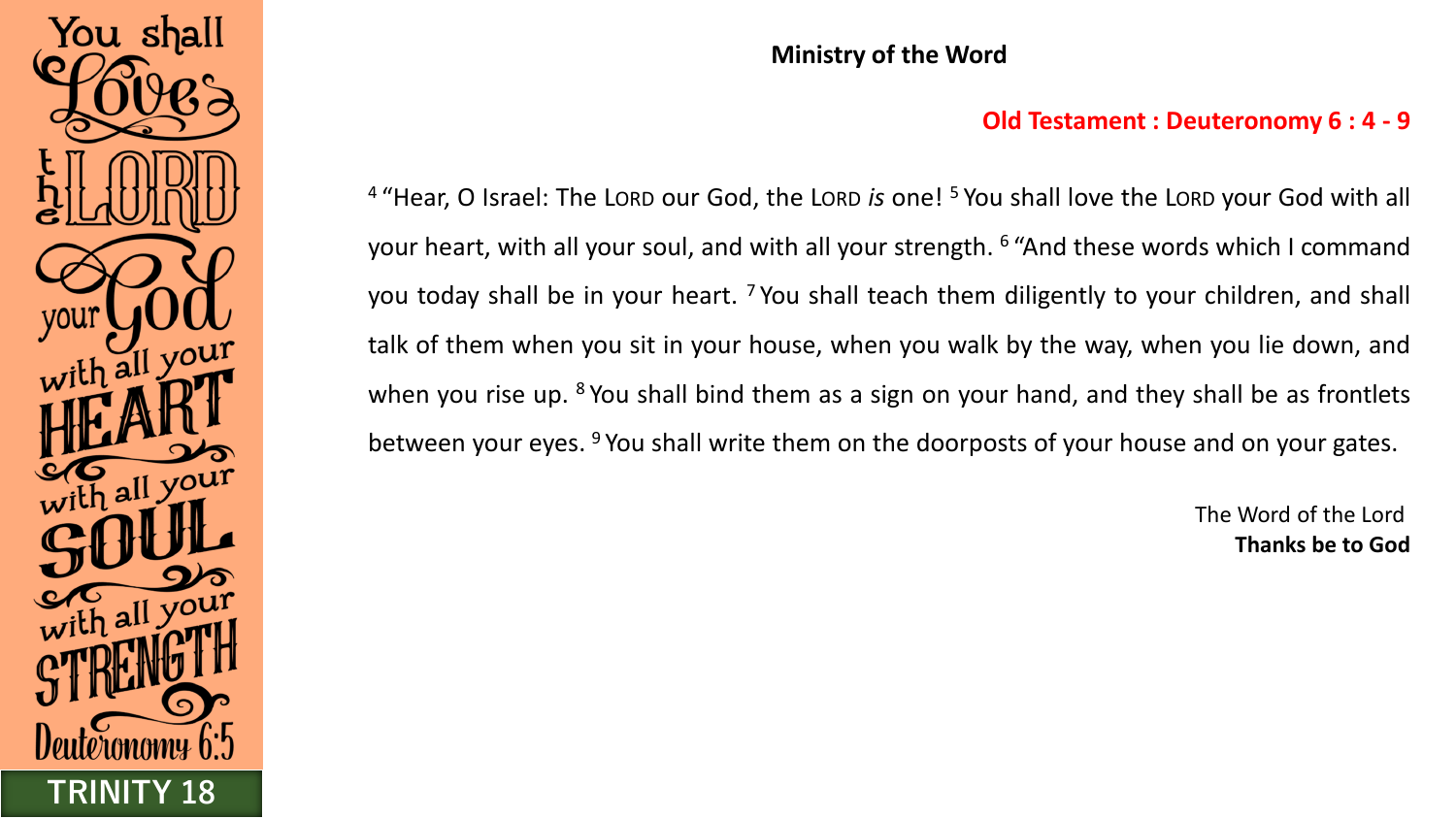

### <sup>137</sup> Righteous *are* You, O LORD, And upright *are* Your judgments.

## **<sup>138</sup> Your testimonies,** *which* **You have commanded,** *Are* **righteous and very faithful.** <sup>139</sup> My zeal has consumed me, Because my enemies have forgotten Your words.

#### **<sup>140</sup> Your word** *is* **very pure; Therefore Your servant loves it.**

<sup>141</sup> I *am* small and despised, *Yet* I do not forget Your precepts.

**<sup>142</sup> Your righteousness** *is* **an everlasting righteousness, And Your law** *is* **truth.**

 $143$  Trouble and anguish have overtaken me,

*Yet* Your commandments *are* my delights.

**<sup>144</sup> The righteousness of Your testimonies** *is* **everlasting;**

**Give me understanding, and I shall live.**

#### **Responsive Psalm 119:137 – 144**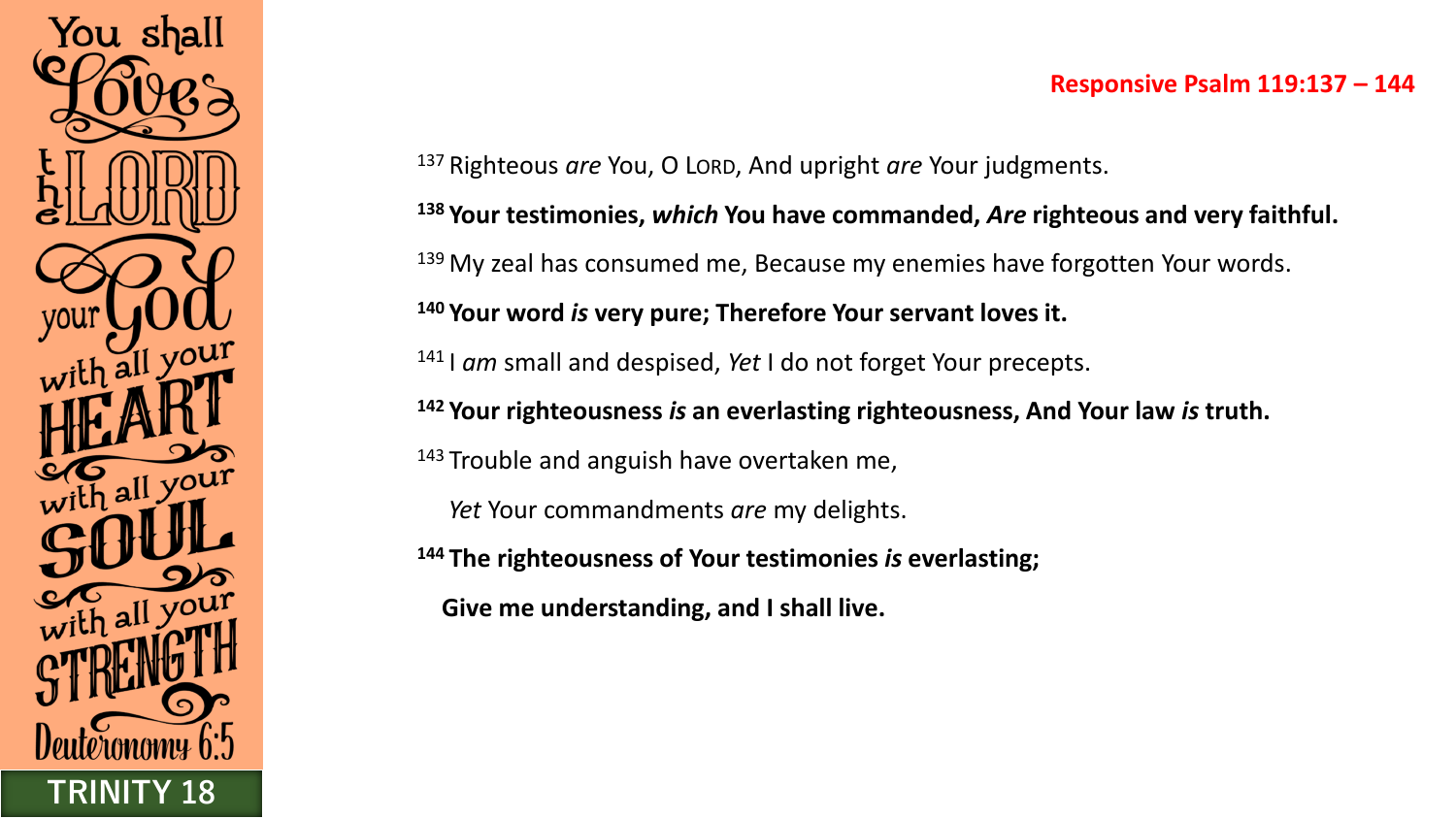#### **New Testament: 1 Corinthians 1:4 - 9**

<sup>4</sup> I thank my God always concerning you for the grace of God which was given to you by Christ Jesus, <sup>5</sup> that you were enriched in everything by Him in all utterance and all knowledge, <sup>6</sup> even as the testimony of Christ was confirmed in you, <sup>7</sup> so that you come short in no gift, eagerly waiting for the revelation of our Lord Jesus Christ,  $8$  who will also confirm you to the end, *that you may be* blameless in the day of our Lord Jesus Christ. <sup>9</sup> God *is* faithful, by whom you were called into the fellowship of His Son, Jesus Christ our Lord.

**TRINITY 18**

You shall

with all your

with all your

with all your

The Word of the Lord **Thanks be to God**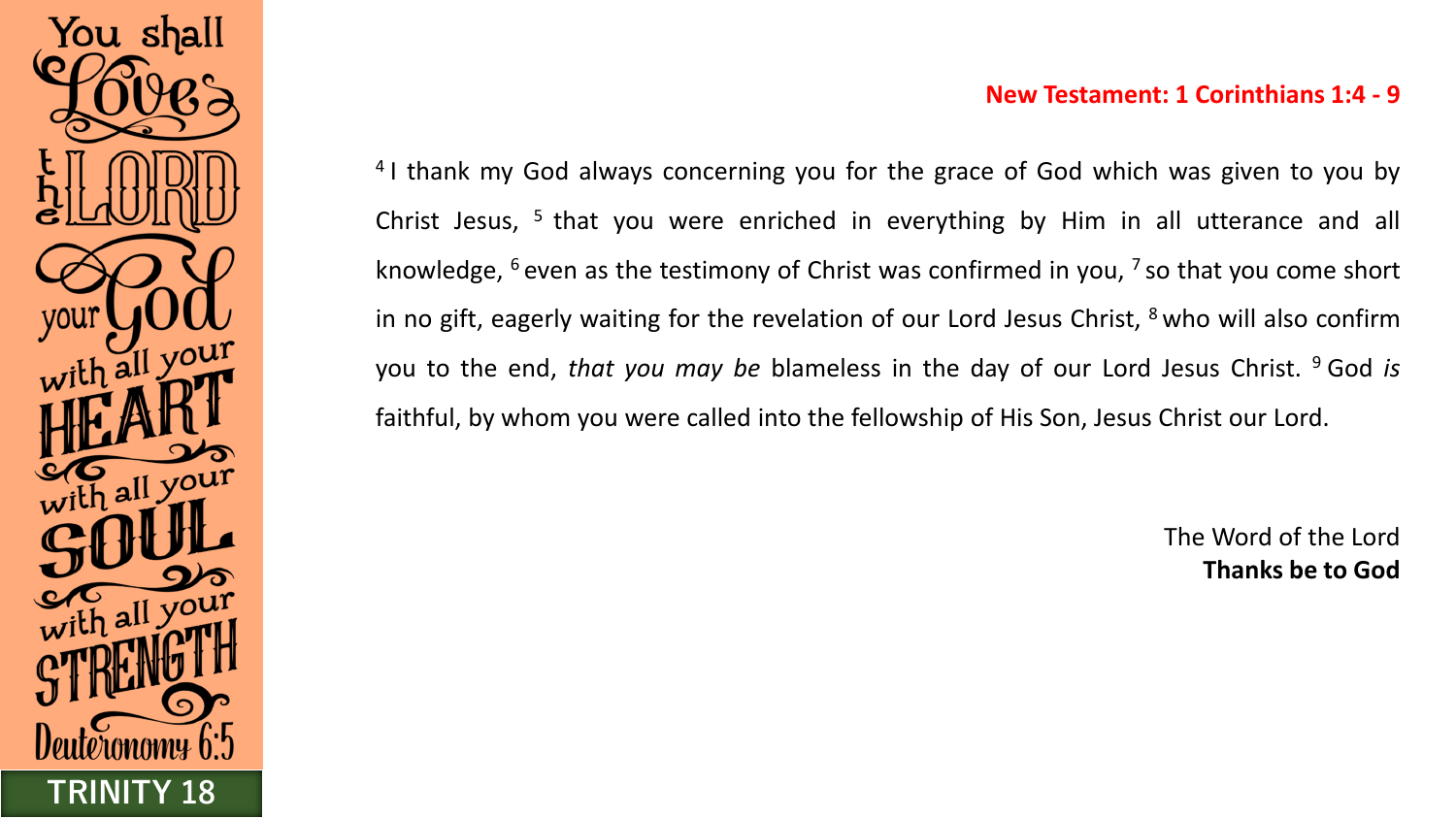



<sup>34</sup> But when the Pharisees heard that He had silenced the Sadducees, they gathered together. <sup>35</sup> Then one of them, a lawyer, asked *Him a question,* testing Him, and saying, <sup>36</sup> "Teacher, which *is* the great commandment in the law?" <sup>37</sup> Jesus said to him, "'You shall love the LORD your God with all your heart, with all your soul, and with all your mind.' <sup>38</sup> This is *the* first and great commandment. <sup>39</sup> And *the* second *is* like it: 'You shall love your neighbor as yourself.' <sup>40</sup> On these two commandments hang all the Law and the Prophets." <sup>41</sup> While the Pharisees were gathered together, Jesus asked them,  $42$  saying, "What do you think about the Christ? Whose Son is He?" They said to Him, "*The Son* of David." <sup>43</sup> He said to them, "How then does David in the Spirit call Him 'Lord,' saying: <sup>44</sup> 'The Lorn said to my Lord, "Sit at My right hand, Till I make Your enemies Your footstool" '?  $45$  If David then calls Him 'Lord,' how is He his Son?" <sup>46</sup> And no one was able to answer Him a word, nor from that day on did anyone dare question Him anymore.

> This is the Gospel of Christ **Praise be to thee, O Christ**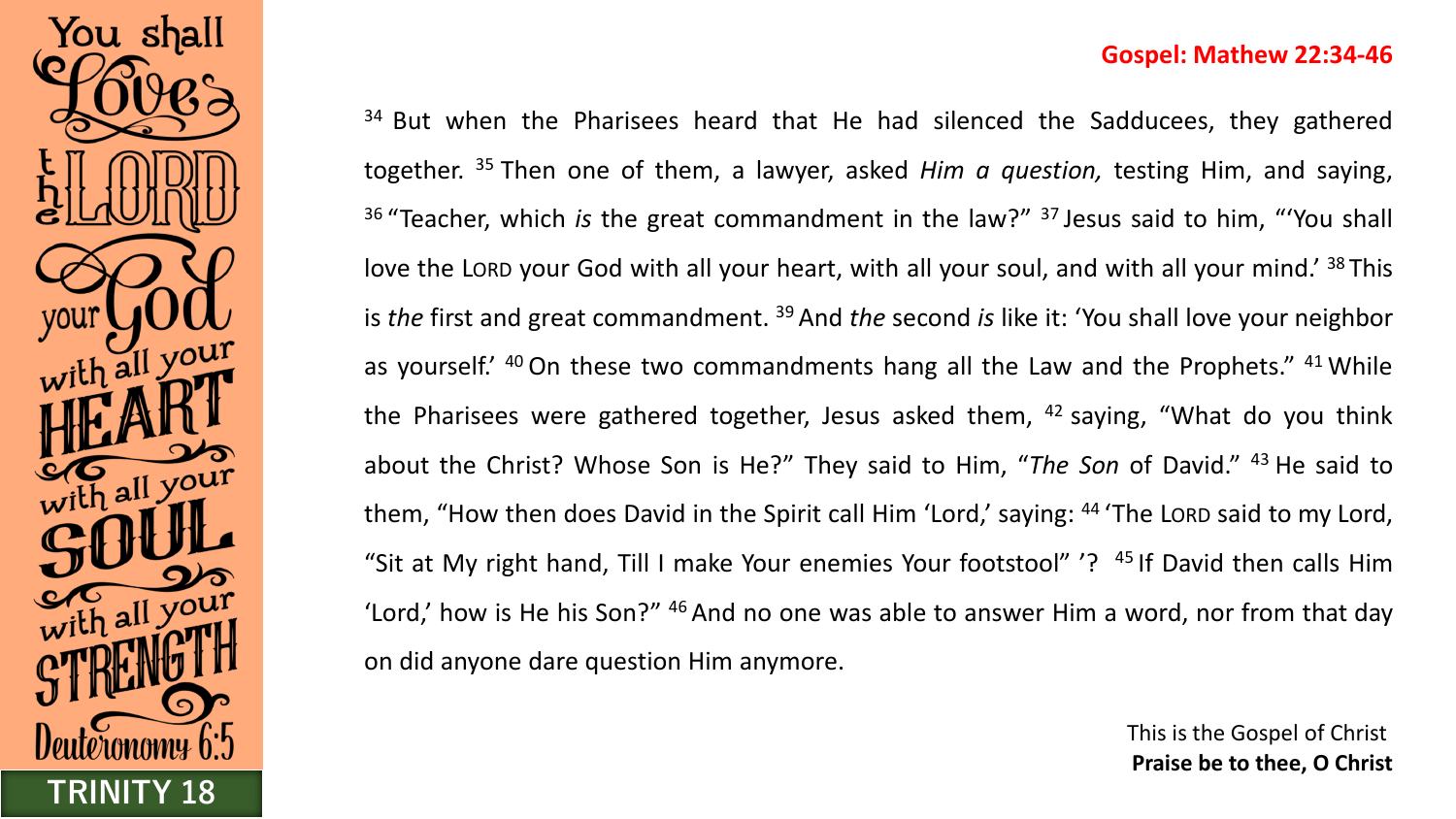

#### **The Nicene Creed**

I BELIEVE in one God the Father Almighty, maker of heaven and earth, and of all things visible and invisible: And in one Lord Jesus Christ, the only-begotten Son of God, begotten of His Father before all worlds, God of God, light of light, very God of very God, begotten, not made, being of one substance with the Father, through whom all things were made: Who for us men, and for our salvation came down from heaven, and was incarnate by the Holy Spirit of the Virgin Mary, and was made man, and was crucified also for us under Pontius Pilate. He suffered and was buried, and the third day He rose again according to the Scriptures, and ascended into heaven, and sitteth on the right hand of the Father. And He shall come again with glory to judge both the quick and the dead: Whose Kingdom shall have no end. And I believe in the Holy Spirit, the Lord, the giver of life, who proceedeth from the Father and the Son, who with the Father and the Son together is worshipped and glorified, who spake by the Prophets. And I believe One Holy Catholic and Apostolic Church. I acknowledge one baptism for the remission of sins. And I look for the Resurrection of the dead, and the Life of the world to come. Amen.

**Rev Avinash Rangayya** : **Sermon**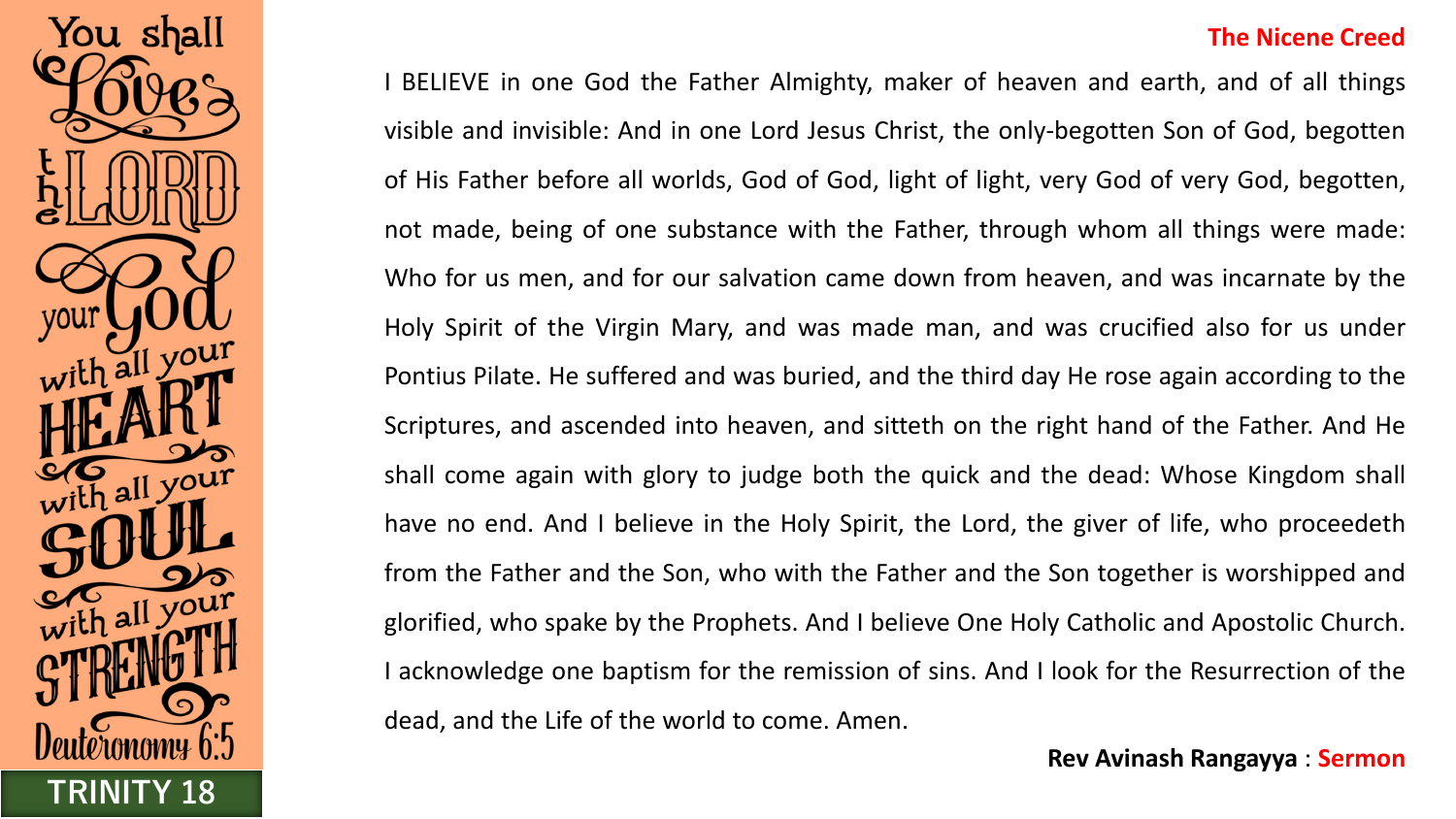#### **The Sharing of Peace**

"Where two or three are gathered together in my name, says the Lord, there am I in the midst of them." The peace of the Lord be always with you

#### **And also with you.**

#### **Announcements**

Bank Details to make your online offering and payment of membership Name: Society of St Thomas' Cathedral Account no: 917010054452406 Bank: Axis Bank Ltd

Branch: Fort, Mumbai - 400001

IFSC code: UTIB0000004

- ❖ Prayer request for the health of Rt Rev B Joshua & Dr Usha Joshua , Nalina's Mother, Zenobia Surveyor, Alan & Rajathi Moses, Renuka David and other senior citizens
- $\bullet$  $7<sup>th</sup>$  October Reopening of Churches as per the Government guidelines
- ❖ 10th October St Thomas' Day Service at 8:45 am at the St Thomas' Cathedral

| Dr Usha Joshua          | October 3            |
|-------------------------|----------------------|
| <b>Cicily George</b>    | October 3            |
| <b>Timothy Gladston</b> | <b>October 3</b>     |
| <b>Rahul Sinha</b>      | October 4            |
| <b>Arnold Pasgon</b>    | <b>October 5</b>     |
| <b>Mukul Gupte</b>      | <b>October 5</b>     |
| <b>Rachel Baker</b>     | October 6            |
| <b>David Long</b>       | October <sub>6</sub> |
| <b>Monica Roberts</b>   | October 7            |
| Zenobia Survevor        | October 8            |

**Birthday Anniversary Anniversary** 

**Dr Usha Joshua October 3 Raina & Ajay Michyari October 3 Cicily George October 3 Nilima & David Long October 6**

 $\frac{1}{2}$ all you with all your with all your **Zenobia Surveyor October 8 TRINITY 18**

You shall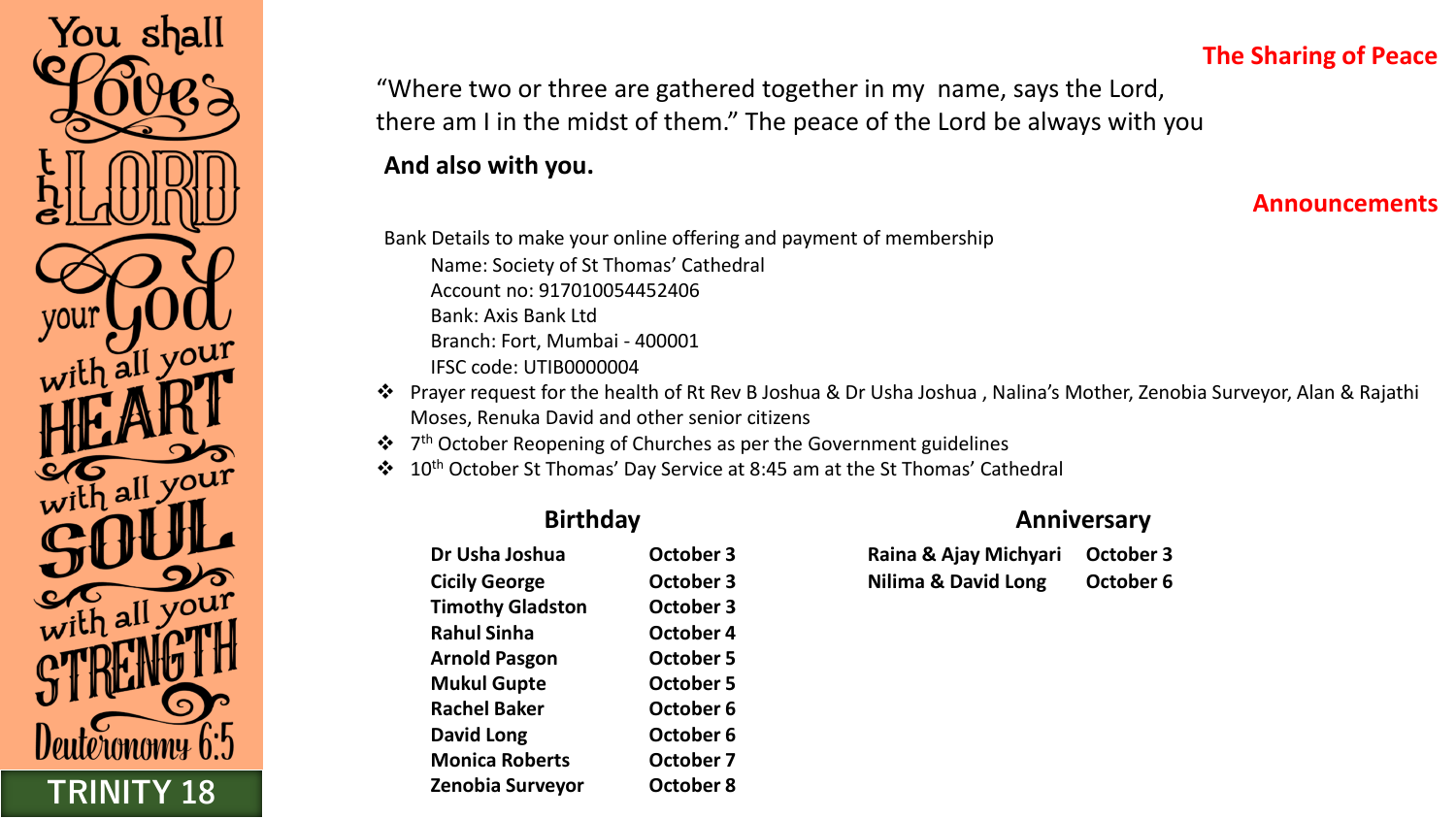

*Let us pray for the whole Church of Christ, and for all men according to their needs.* Almighty God, who has taught us to make prayers, supplications, and intercessions, for all men; hear us when we pray:

That it may please thee to inspire continually the universal Church with the spirit of truth, unity and concord; **Hear us, we beseech thee.**

That it may please thee to grant that all they that do confess thy holy name may agree in the truth of thy holy Word, and live in unity and godly love; **Hear us, we beseech thee.**

That it may please thee to give grace to all Bishops, Priests, and Deacons, especially to thy servants, Premchand our Moderator, Dhramaraj Moderator of Church of South India, Metropolitan of the Mar Thoma Church, Prakash our Bishop, Avinash our Presbyter and Paul our Deacon, that by their life and doctrine they may set forth thy true and life-giving Word, and rightly and duly administer thy Holy Sacraments; **Hear us, we beseech thee.**

That it may please thee to bless in their several callings all other thy servants, who are labouring for the building up of thy Church and the spread of thy Gospel, and grant that the whole world may be filled with the knowledge of thy truth; **Hear us, we beseech thee.**

That it may please thee to give thy heavenly grace to all thy people, and specially to this congregation here present; that, with meek heart and due reverence, they may hear, and receive thy holy Word: truly serving thee in holiness and righteousness all the days of their life; **Hear us, we beseech thee.**

**TRINITY 18**

You shall

with all you

with all your

with all your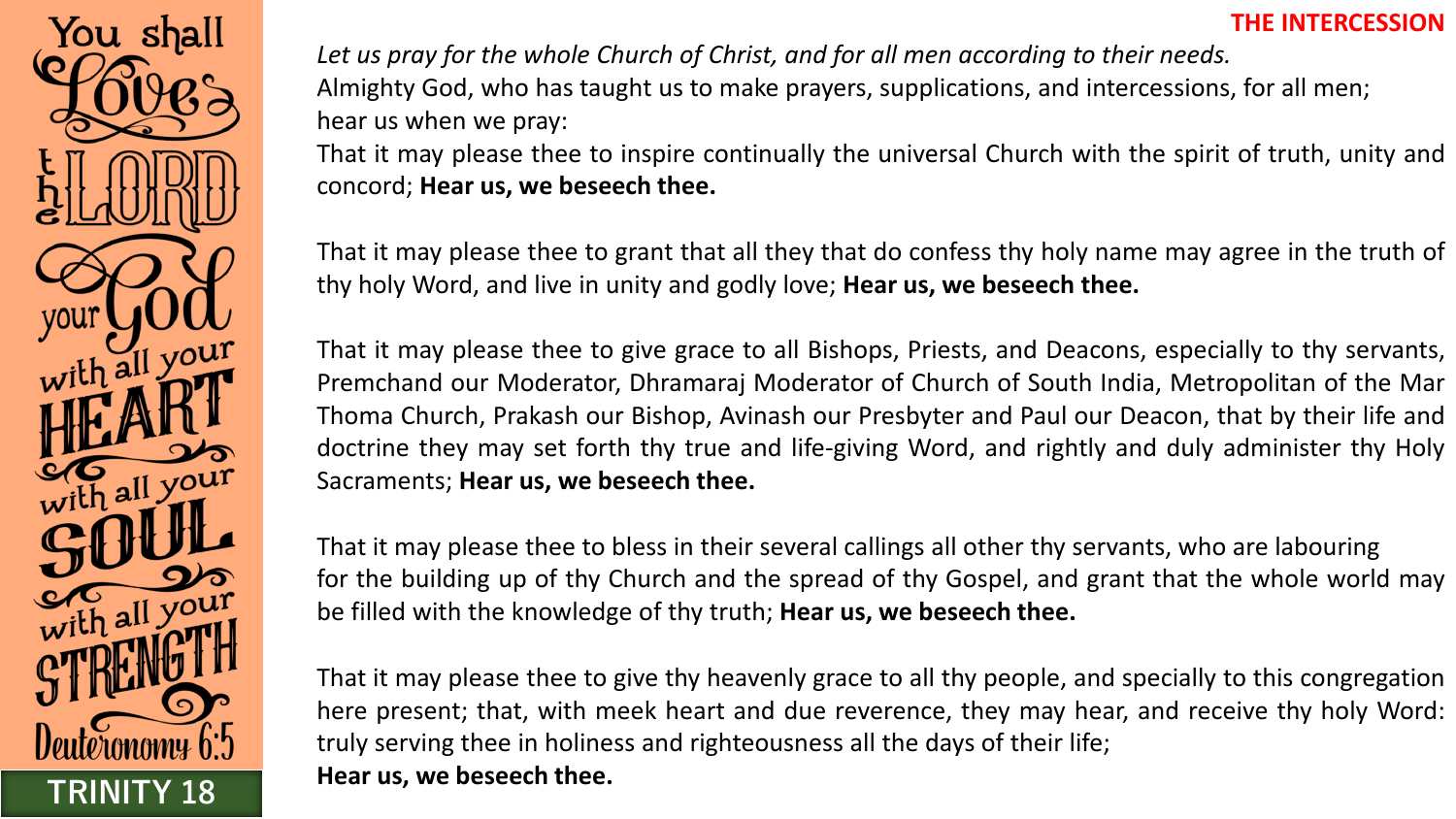You shall with all you with all your with all your **TRINITY 18**

That it may please thee to lead all nations in the way of righteousness, and peace, and so to guide Their rulers, especially our President, the Prime Minister, the Governor of this State, and all in authority under them, that thy people may be justly and quietly governed; **Hear us, we beseech thee,**

That it may please thee through thy heavenly benediction to save us from scarcity and famine, that with thankful hearts we may enjoy the fruits of the earth in their season; **Hear us, we beseech thee.**

That it may please thee of thy goodness, O Lord, to comfort and succour all those, who in this transitory life are in trouble, sorrow, need, sickness, or any other adversity; **Hear us, we beseech thee.**

That it may please thee to grant that with all the faithful departed we may receive the unsearchable benefits of thy Son's passion: **Hear us, we beseech thee.**

That it may please thee to give us grace to follow the good examples of thy Saints, that we with them may be partakers of thy heavenly kingdom; **Hear us, we beseech thee.**

**Priest**. Let us pray. HASTEN, O Father, the coming of thy kingdom: and grant that we and all thy servants, being quickened together in the eternal fellowship of thy Holy Spirit, may with joy behold thy Son at his coming again in glorious Majesty, even Jesus Christ. our only Mediator and Advocate. Answer. **Amen: come, Lord Jesus.**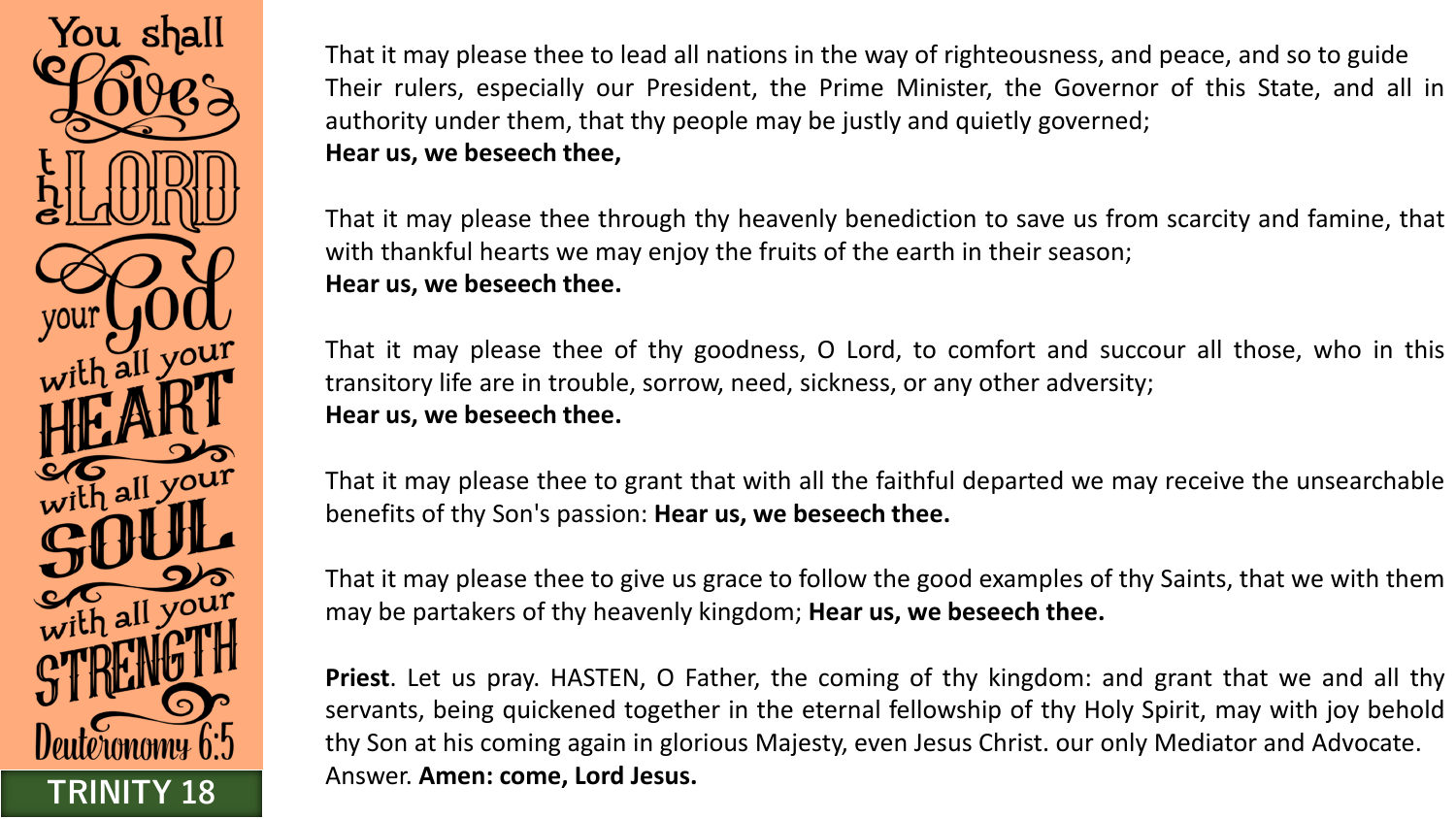

Fight the good fight with all thy might! Christ is thy strength, and Christ thy right; Lay hold on life, and it shall be Thy joy and crown eternally.

Run the straight race through God's good grace, Lift up thine eyes, and seek His face; Life with its way before us lies, Christ is the path, and Christ the prize.

Cast care aside, lean on thy Guide; His boundless mercy will provide; Trust, and thy trusting soul shall prove Christ is its life, and Christ its love.

Faint not nor fear, His arms are near, He changeth not, and thou art dear; Only believe, and thou shalt see That Christ is all in all to thee.

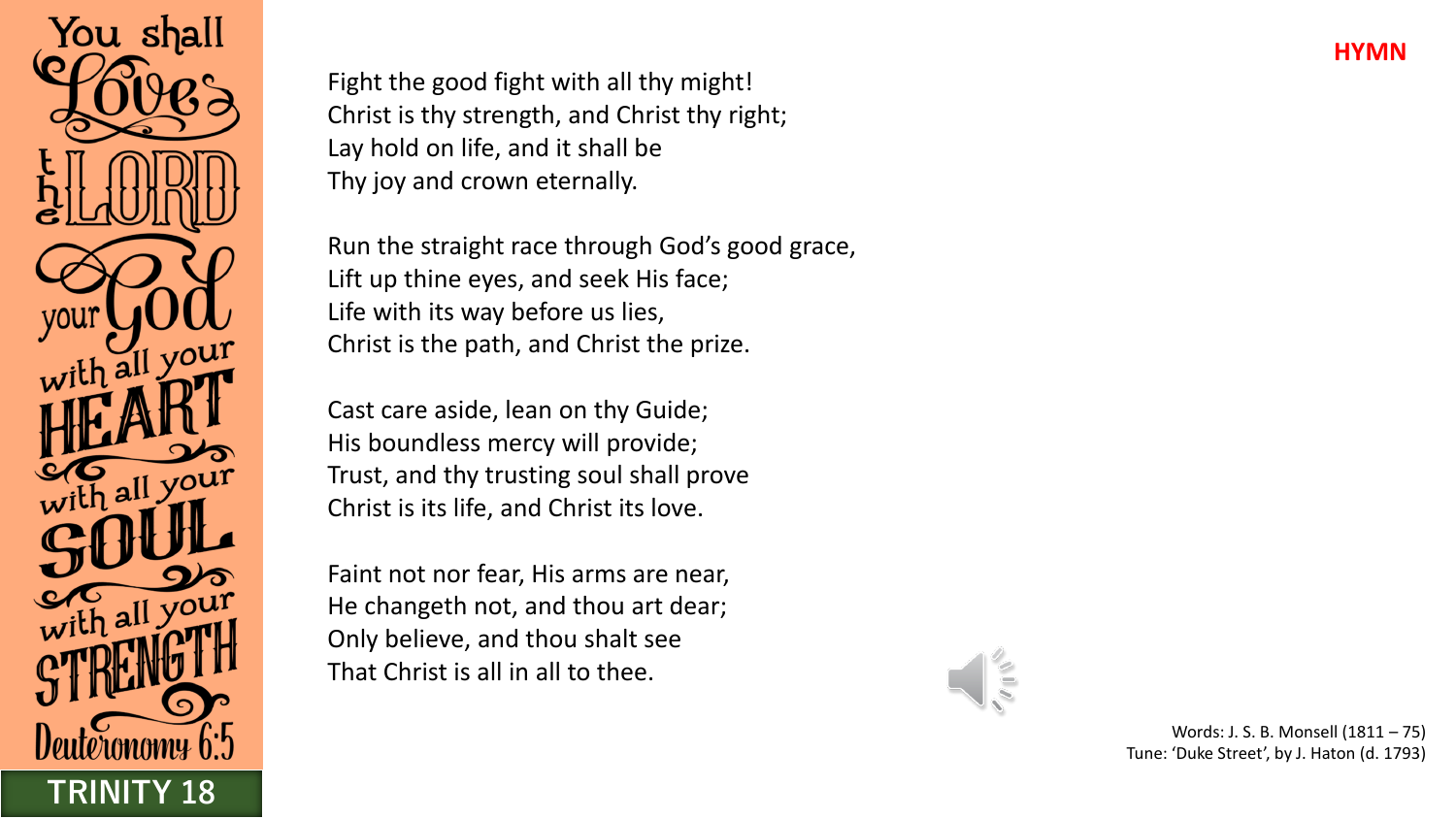

# Our Father, which art in heaven, Hallowed be thy Name. Thy Kingdom come. Thy will be done in earth, as it is in heaven. Give us this day our daily bread. And forgive us our trespasses, as we forgive them that trespass against us. And lead us not into temptation, but deliver us from evil. For thine is the kingdom, the power, and the glory, For ever and ever. Amen.

#### **Benediction**

The peace of God which passeth all understanding, keep your hearts and minds in the knowledge and love of God, and of His Son Jesus Christ our Lord: And The blessing of God Almighty, the Father, the Son, and the Holy Spirit, be amongst you and remain with you always Amen.

#### **Dismissal**

Let us go forth into the world, rejoicing in the power of the Spirit.

**Thanks be to God. Alleluia, alleluia.** 



**For Private Circulation only TRINITY 18** St Thomas' Cathedral CNI 3 Veer Nariman Road, Fort – Mumbai: 400001, Maharashtra India

#### **Lord's Prayer**